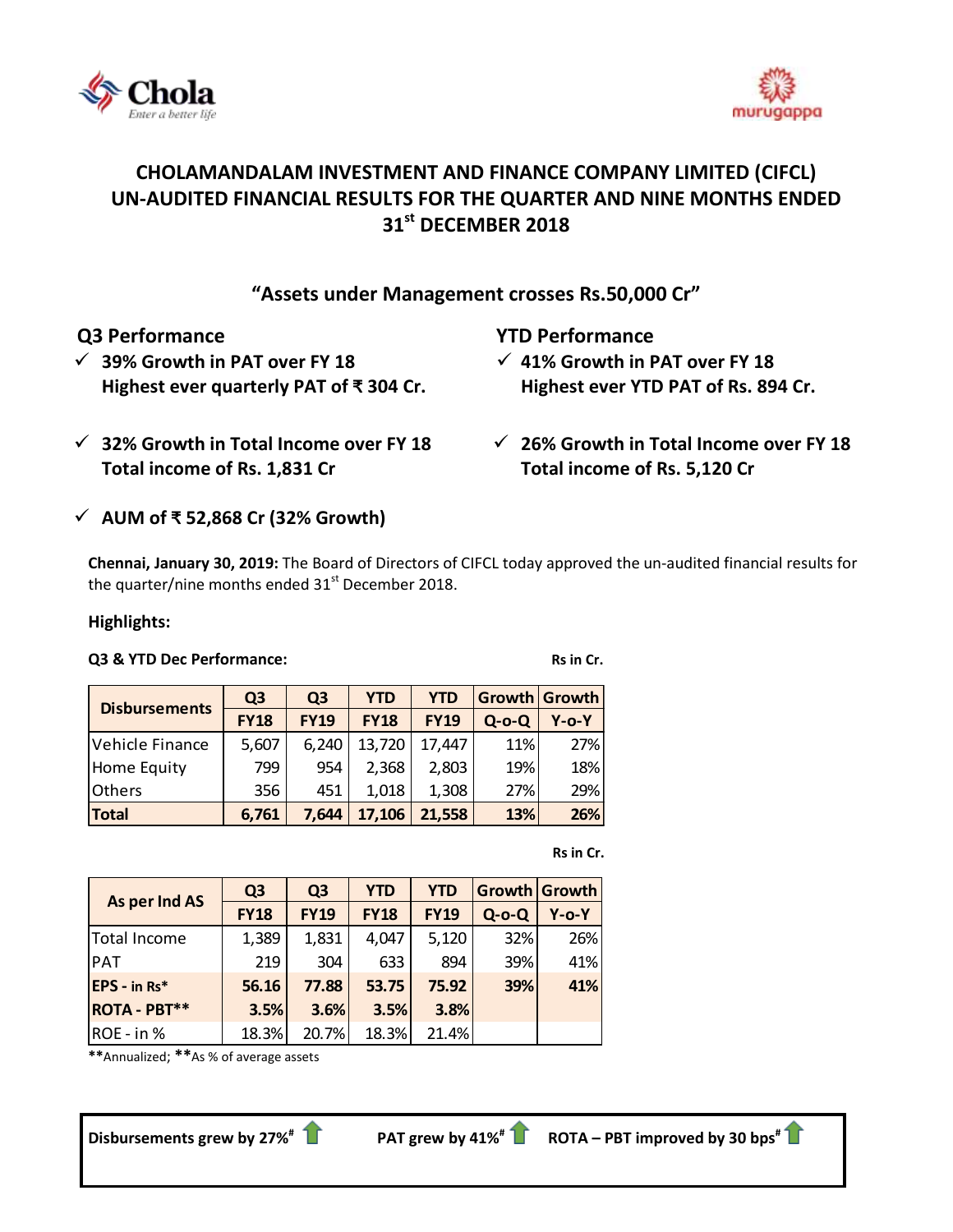



# **# Year-on-year figures**

- Aggregate disbursements for the period ended December 18 were at ₹ 21,558 Cr as against ₹ 17,106 Cr in the same period in the previous year registering a growth of 26%. The disbursements for the quarter ended December 18 were at ₹ 7,644 Cr as against ₹ 6,761 Cr in Q3 of FY18, registering a growth of 13%.
- Vehicle Finance (VF) business has clocked a volume of ₹ 17,447 Cr for the period ended December 2018 as against ₹ 13,720 Cr for the same period in the previous year, reporting a growth of 27% Y-o-Y. The same numbers for the quarter ended December 18 were at ₹ 6240 Cr as against ₹ 5607 Cr in Q3 FY 18, reporting a growth of 11%. The slow-down in VF disbursement can be explained by the stagnation in the industry volumes during Q3. Despite the almost stagnant market, the company outperformed the industry with 48% quarter-on-quarter growth in the number of new vehicles financed compared to the 7% increase for the industry taken as a whole.
- Home Equity (HE) business disbursed ₹ 2,803 Cr as against ₹ 2,368 Cr for YTD December FY18, marking a growth of 18% YoY. The numbers for the quarter ended December 18 disbursements were at ₹ 954 Cr as against ₹ 799 Cr in Q3 of FY 18 registering a growth of 19%.
- Assets under management grew by 32% at ₹ 52,868 Cr as compared to ₹ 39,985 Cr in Q3 FY18.
- Profits after Tax (PAT) for the period ended December 18 were at ₹ 894 Cr as against ₹ 633 Cr last year registering a growth of 41%. For the quarter the PAT was at ₹ 304 Cr as against ₹ 219 Cr in Q3 FY 18.
- The PBT-ROTA for YTD FY19 improved to 3.8% as against 3.5% in YTD December of FY18. This improvement in RoTA can be attributed to two drivers- reduction in expected credit loss for HE & HL verticals and reduction in operating cost for the VF vertical.

### **Interim Dividend:**

The Board of Directors of the Company declared an Interim dividend of 45% being ₹ 4.5 per share on the equity shares of the Company, for the year ending March 31, 2019.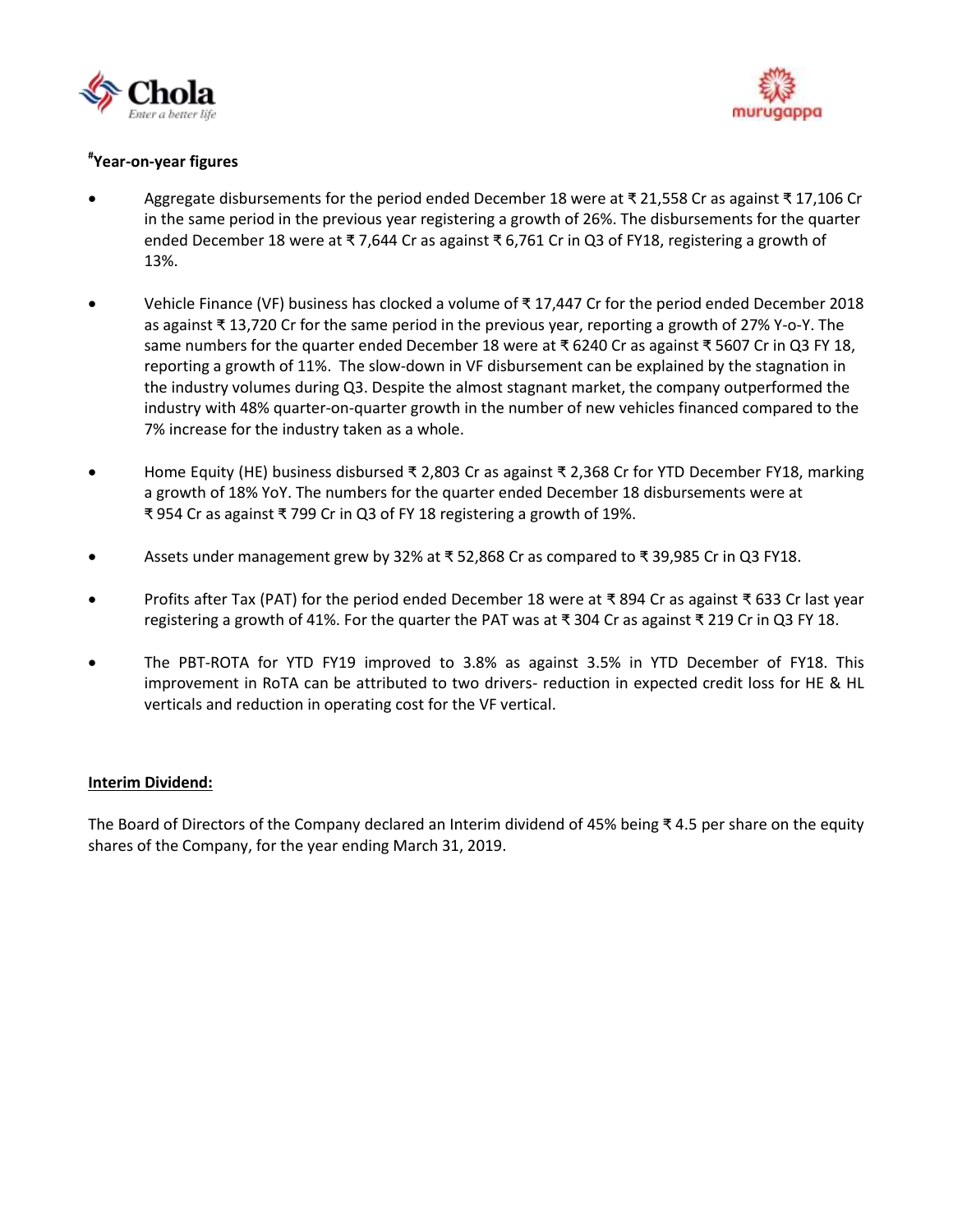

### **Asset Quality**

CIFCL continues to demonstrate strong asset quality and been able to reduce the Stage 3 receivables from 4.3% in Dec 17 to 3.3% in Dec'18 (under IND AS). As per the traditional IGAAP approach also the GNPA levels reduced from 3.7% in Dec 17 to 2.7%. A brief comparison under both IGAAP and IND AS is also given.

| Particulars                    |       | Dec-17 Mar-18 | $Jun-18$ | $Sep-18$ | <b>Dec-18</b> |
|--------------------------------|-------|---------------|----------|----------|---------------|
| As per IGAAP                   |       |               |          |          |               |
| <b>GNPA</b>                    | 1,467 | 1,278         | 1,377    | 1,347    | 1,375         |
| <b>NNPA</b>                    | 927   | 722           | 778      | 751      | 753           |
| <b>Provision</b>               | 540   | 556           | 599      | 597      | 622           |
| <b>GNPA%</b>                   | 3.7%  | 2.9%          | 3.0%     | 2.8%     | 2.7%          |
| NNPA <sub>%</sub>              | 2.3%  | 1.7%          | 1.7%     | 1.6%     | 1.5%          |
| <b>Provision Coverage%</b>     | 36.8% | 43.5%         | 43.5%    | 44.3%    | 45.2%         |
| lStandard Assets Provn         | 128   | 145           | 156      | 161      | 161           |
| <b>Standard Assets Provn %</b> | 0.40% | 0.40%         | 0.40%    | 0.40%    | 0.40%         |
| <b>Total Provision</b>         | 668   | 701           | 755      | 757      | 783           |

| Rs. in Cr. |  |  |
|------------|--|--|
|            |  |  |

| As per IND AS                               |        |        |        |        |        |
|---------------------------------------------|--------|--------|--------|--------|--------|
| Gross Asset - Stage 3                       | 1,668  | 1,496  | 1,620  | 1,608  | 1,639  |
| <b>Stage 3 Assets to Total Gross Assets</b> | 4.3%   | 3.5%   | 3.6%   | 3.4%   | 3.3%   |
| ECL provision - Stage 3                     | 598    | 543    | 591    | 591    | 604    |
| Coverage Ratio (%) - Stage 3                | 35.8%  | 36.3%  | 36.5%  | 36.8%  | 36.9%  |
| Gross Asset - Stage 1&2                     | 37,534 | 41,601 | 43,623 | 46,082 | 48,261 |
| ECL provision - Stage 1&2                   | 359    | 355    | 367    | 348    | 371    |
| Coverage Ratio (%) - Stage 1&2              | 1.0%   | 0.9%   | 0.8%   | 0.8%   | 0.8%   |
| <b>Total ECL Provision</b>                  | 957    | 899    | 958    | 939    | 975    |

### **Capital Adequacy:**

The Capital Adequacy Ratio (CAR) of the company as on  $31<sup>st</sup>$  December 2018, was at 17.83% as against the regulatory requirement of 15%. The Tier I capital was at 13.09% as against the regulatory requirement of 10%.

### **Executive Director Comments:**

Commenting on the quarterly results, Arun Alagappan, Executive Director, stated "Growth in disbursements of 26% against the previous year is a significant achievement considering the sluggish performance of the market. Going forward, we see significant opportunities in the two wheeler & personal vehicle segment and expect these to be strong growth drivers. We also plan to deepen our presence in newer geographical areas by expanding to more than 1000 branches by the end of the year.

This quarter, the company achieved the highest after tax profit of ₹ 304 crore which is expected to improve in the periods to come, by a continued focus on reduction of operating cost & a shift towards higher yield segments."